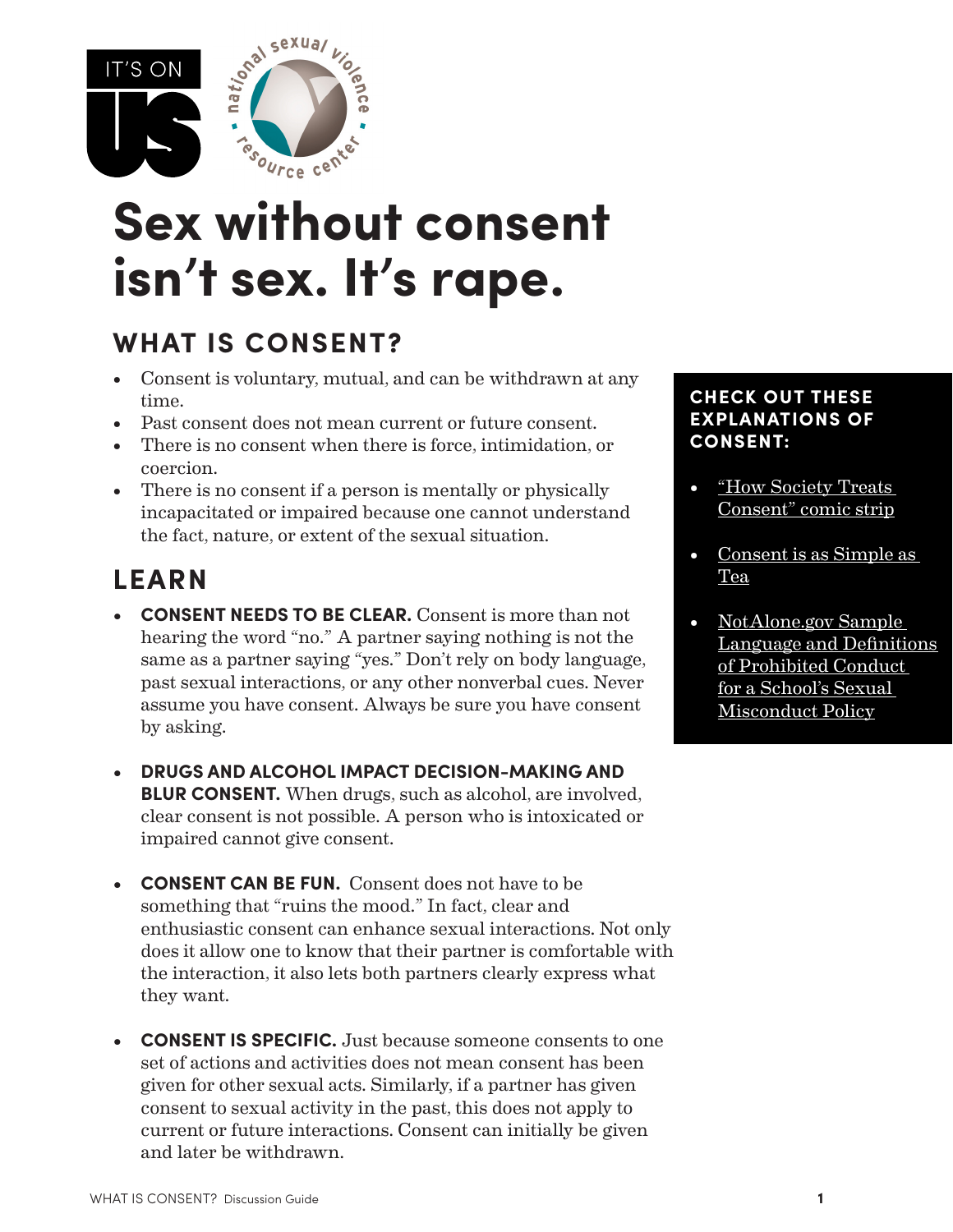**CONSENT IS FREELY GIVEN AND THERE IS NO FEAR OR PRESSURE INVOLVED.** Consent is when there is a mutual agreement for sexual activity without any coercion or persuasion involved. When someone says no that does not mean that they can be convinced or pressured to change their mind. Consent must be given freely by each individual involved.

## **REFLECT**

- **• HOW DO YOU ASK FOR CONSENT?** Don't assume a partner is OK with what you want to do. Always ask them. Be direct. If you are unsure whether you have their consent, ask again.
- **• HOW DO YOU COMMUNICATE YOUR NEEDS?** Don't be afraid to talk about sex and communicate your boundaries, wants, and needs. Encourage your partner to do the same.
- **WHERE DOES CONSENT FIT?** Consent does not have to be something that interrupts sex; it can be a part of sex. Checking in with your partner throughout sexual experiences can be a great way to build intimacy and understand your partner's needs.

## **DISCUSSION**

Practicing consent means making sure everyone is on the same page when hooking up. These sample questions can be used to start a dialogue on consent.

- Getting consent means asking for permission. What activities require consent?
- Whose responsibility is it to ask for consent? Who can give and get consent?
- How often do you need to ask for consent?
- What happens if someone changes their mind?
- How does consent work if you're already in a relationship?
- What if you've had sex before?
- • Explain how the use of drugs or alcohol impacts someone's ability to give consent.
- What are different ways someone can communicate boundaries?
- How can communication make hooking up better? How comfortable are you talking about sex?
- Is there consent if there is any threat, pressure, or coercion involved?

If you've experienced sexual assault, please visit notalone.gov for resources.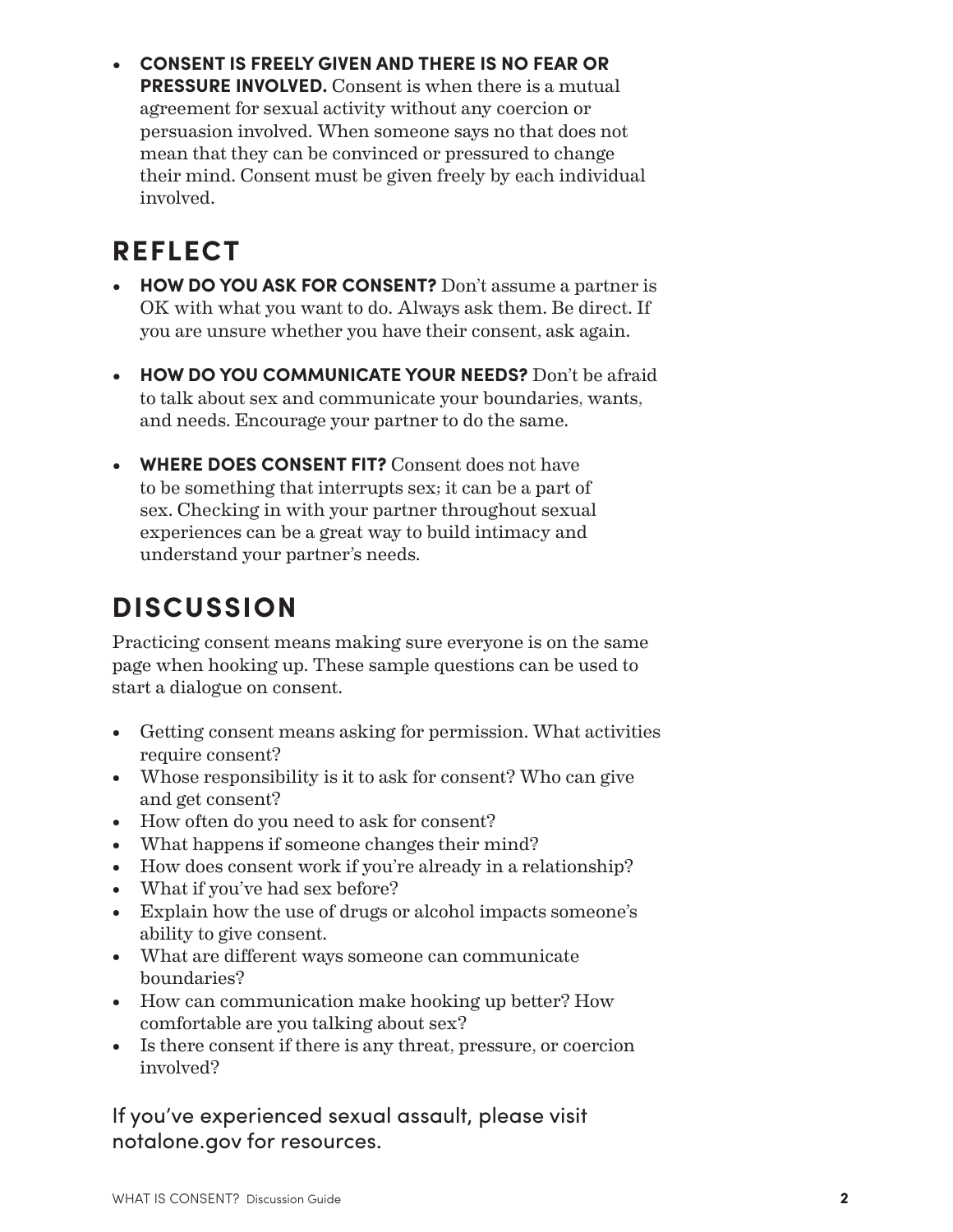## **WHAT IS CAMPUS SEXUAL VIOLENCE?**

It's clear the epidemic of sexual assault on college campuses impacts all of us. Preventing sexual violence on campus takes more than one student, staff member, professor, administrator, team, club, office, or department. It takes all of us working together. Everyone can play a role in prevention by creating a culture of safety, equality, and respect on campus.

#### **WHAT IS SEXUAL VIOLENCE?**

Sexual violence occurs when someone is forced or coerced into unwanted sexual activity without agreeing or consenting. Consent initially can be given and later withdrawn. Sexual violence is a crime that comes in many forms, including forced intercourse, sexual contact or touching, sexual harassment, sexual exploitation, and exposure or voyeurism.

Sexual violence is never the victim's fault. It does not matter what the victim is wearing or doing, whether the victim has been drinking, or what type of relationship the victim has with the person who is sexually abusing them.

There are many reasons people choose to not consent, and there are times when they do not have the capacity or ability. Reasons someone might not be able to consent include:

- • fear
- • being underage
- having illness or disability
- incapacitation due to alcohol and other drugs

#### **SEXUAL VIOLENCE ON CAMPUS IS A PROBLEM**

- One in five women have been a victim of completed or attempted sexual assault while in college. (Washington Post/ Kaiser Family Foundation 2015)
- One in 16 men have been a victim of sexual assault during college. (Washington Post/Kaiser Family Foundation 2015)
- Nearly two-thirds of college students experience sexual harassment (Hill & Silva, 2005)
- Among college women, nine out of 10 victims of rape and sexual assault knew the person who assaulted them (Fisher, Cullen, & Turner, 2000)
- More than 90% of sexual assault victims on college campuses do not report the assault (Fisher et al., 2000)
- $\bullet$  40% of colleges and universities reported not investigating a single sexual assault in the previous five years (U.S. Senate Subcommittee, 2014)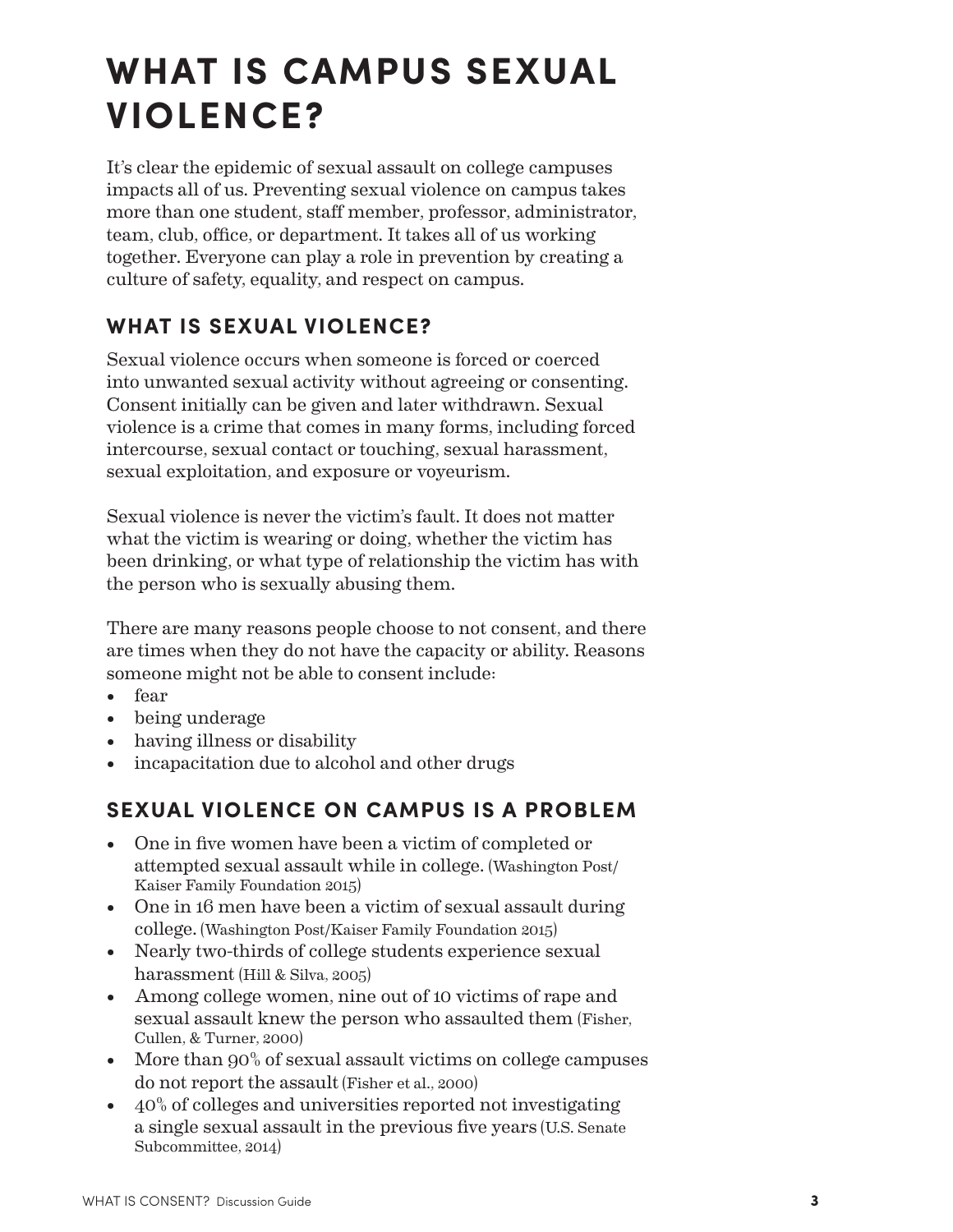#### **PREVENTION IS POSSIBLE**

Prevention happens when people take action to promote safety, respect, and equality. National initiatives are under way, including the White House Task Force to Protect Students From Sexual Assault and the It's On Us campaign, to change cultural norms and engage the campus community in prevention (White House Task Force to Protect Students From Sexual Assault, 2014). National Sexual Violence Resource Center PreventConnect and partners in the field are working with campuses, private and public institutions, law enforcement, government, and communities to help everyone see their role in preventing sexual violence.

#### **TAKE ACTION**

**STUDENTS.** Students are the core of every campus community. Together, they can be the most powerful advocates for changing campus culture, promoting safety and respect, and preventing sexual violence.

**PARENTS.** Students rely on parents for guidance. Parents can have a conversation about sexual assault with their child before they leave for college. Be sure to address questions of consent and on-campus resources.

**FACULTY.** Faculty from every academic discipline can model healthy, respectful attitudes and behaviors in their roles as educators, scholars, mentors, and colleagues.

**ADMINISTRATION.** As leaders and policymakers, campus administrators play an important role in challenging attitudes and beliefs that support sexual violence and establish an environment of equality and respect.

**ATHLETICS.** As highly visible and respected members of campus communities, athletes and coaches can play a leadership role by publically speaking out about changing campus culture and preventing sexual violence.

**CAMPUS LAW ENFORCEMENT & SECURITY.** By responding supportively to victims, investigating reports, and strongly conveying that sexual violence will not be tolerated, campus law enforcement and security officers play a vital role in creating a safe campus environment and preventing sexual violence.

**GREEK LIFE.** Fraternities and sororities are the center of social life for many students, and can be leaders in shaping campus culture and preventing sexual violence.